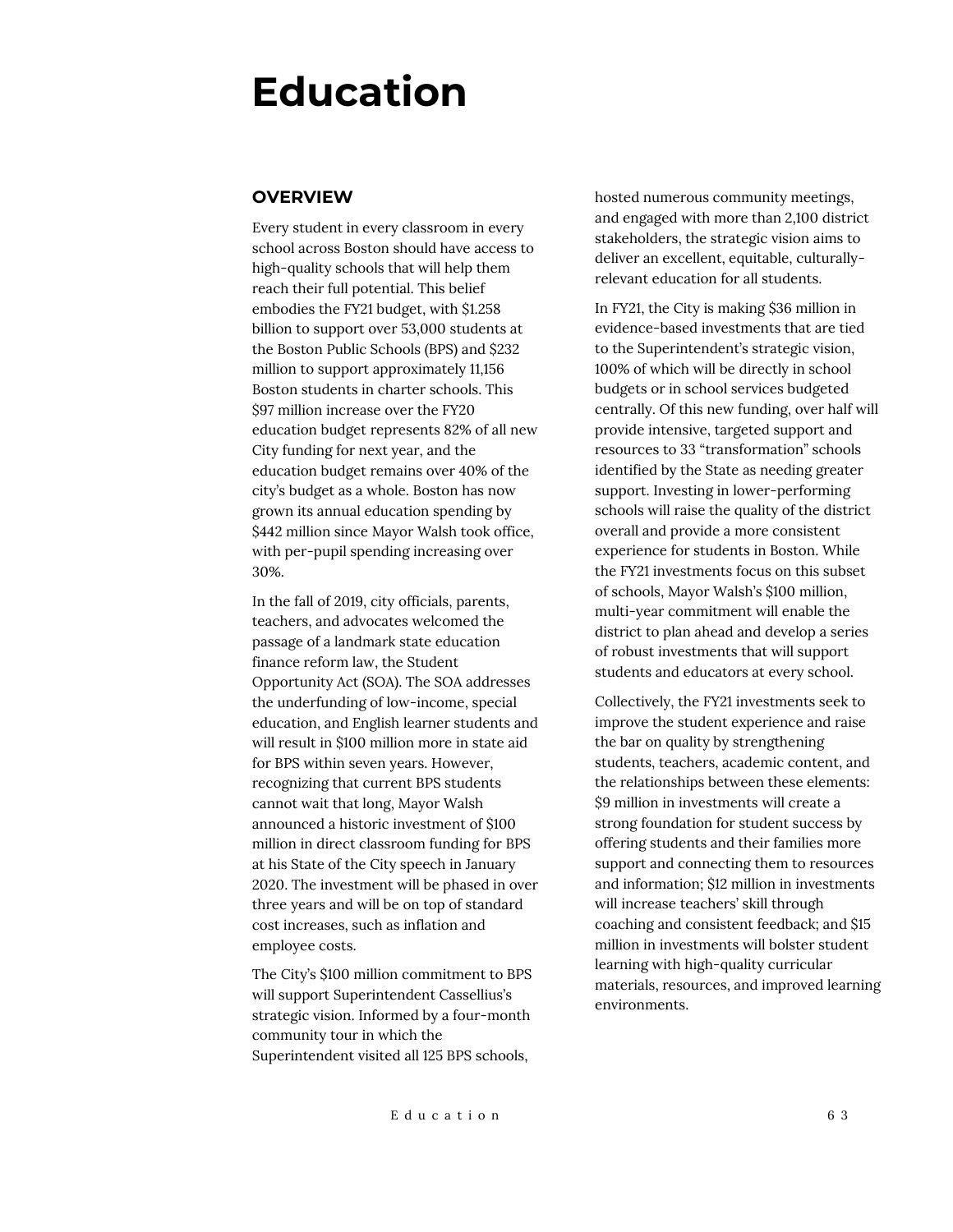## **BPS OPERATING BUDGET**

At a \$1.258 billion appropriation, the FY21 operating budget is the largest in BPS's history (Table 1). The FY21 allocation makes investments to strengthen social-emotional supports and family engagement, boost professional development for teachers, and broaden access to technology and "specials" (classes in art, music, science, and physical education). As in years past, the budget assists schools with declining enrollments.

#### **BPS Budget Summary**

|                                                     | <b>FY20</b><br>Approp | <b>FY21</b><br>Adopted | <b>S</b> Change |
|-----------------------------------------------------|-----------------------|------------------------|-----------------|
| Direct School<br>Expenses<br><b>School Services</b> | <b>\$756M</b>         | \$809M                 | \$53M           |
| Budgeted<br>Centrally<br>Central                    | \$297M                | \$317M                 | <b>S19M</b>     |
| Administration<br>Non-BPS Student                   | <b>S64M</b>           | <b>S66M</b>            | \$2M            |
| Services                                            | <b>\$61M</b>          | <b>\$67M</b>           | S6M             |
| <b>Total BPS Budget</b><br>Table 1                  | <b>S1.178B</b>        | \$1.258B               | <b>\$80M</b>    |

Funding directly in schools will increase by \$53.4 million from the FY20 budget appropriation to \$809.1 million.

In addition to school budgets, schools receive significant support from services that are budgeted centrally. This includes items such as transportation, particular special education services, and facilities maintenance. This portion of the budget will increase 6.5% from the FY20 appropriation to \$316.8 million. With these support funds added to funds budgeted at the school level, \$1.126 billion dollars is expected to be spent on school services, fully 89% of the BPS budget.

BPS is also responsible for funding services for students in Boston attending school outside of BPS, including adult education students, students placed out-of-district for special education and vocational education, and pre-kindergarten students at community based organizations (CBOs). In addition, BPS provides transportation for out-of-district special education students, and these costs comprise 24.5% of the FY21 BPS transportation budget. Total funds budgeted for non-BPS students will increase 9.4% from the FY20 appropriation to \$66.7 million, comprising over 5% of the overall FY20 BPS budget.

In FY21, the Central Administration budget will increase just 2.5% to \$66.0 million. The Superintendent's strategic vision affirms the importance of organizational effectiveness and accountability, as well as the need for strong coordination and support from district leadership.

The FY21 BPS budget includes \$9 million in targeted investments to create a strong foundation for student success and outreach to connect families to resources. This includes an investment of \$5.6 million to hire social workers to provide a coordinated, multi-tiered system of supports to meet the social-emotional needs of students and their families. These social workers will be deployed to the 33 transformation schools, as well as other schools demonstrating the greatest need.

Also included in this category of investments is \$2.5 million for family liaisons who reflect the cultures and speak the languages represented at the transformation schools and other schools where more than 50% of students speak a language other than English. In addition to helping families navigate registration and other school functions, liaisons will refer families to community resources for housing, food, and counseling, resources that are more critical than ever amid the COVID-19 crisis.

The FY21 operating budget devotes \$12 million to increasing teachers' skills through coaching and professional development. Because even the best teachers require training and support to be at their most effective, \$4.6 million will be provided to assign instructional facilitators to the transformation schools. These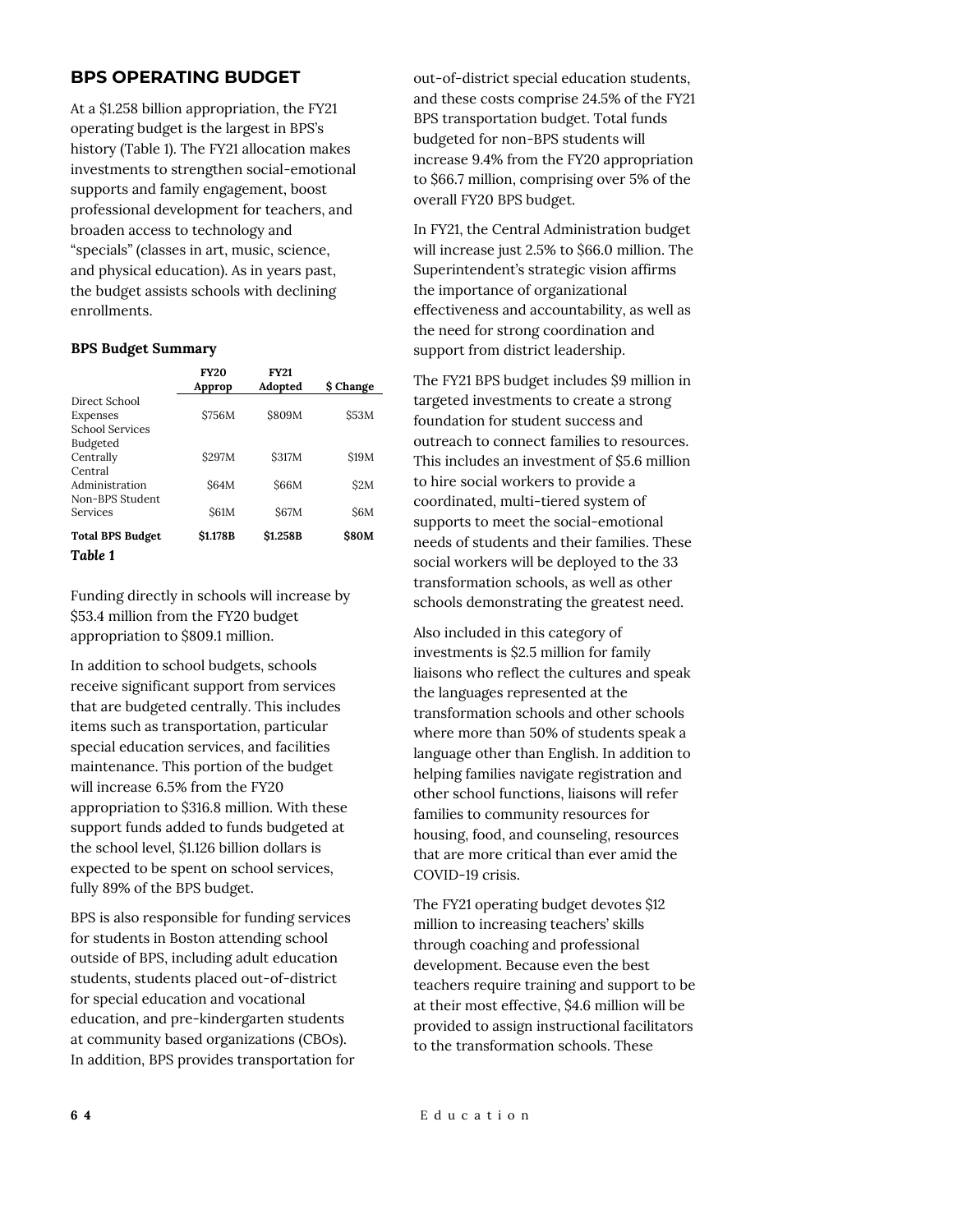facilitators will impart strategies for getting the most out of curriculum materials, oversee lesson planning, and provide consistent feedback. Additional support for instruction is timely as teachers are developing new skills to deliver lessons to students learning remotely. Other investments in this category will promote professional learning, including team-based strategies for eliminating opportunity gaps and raising instructional rigor.

Among the themes frequently expressed during the Superintendent's community tour was a desire for access to 21st century technological tools for all students and a full range of programming including arts, science, and physical education (PE). These fall under the third category of investments, which consists of \$15 million to raise the bar on student learning with high-quality learning materials, resources, and improved learning environments. The recent disruption related to COVID-19 has underscored the extent to which technology has become an essential learning tool and must be prioritized. In FY21, \$4 million will fund the purchase of technology, such as laptops, to support teaching and learning.

Beyond the core curriculum, course offerings in areas like art, music, science, and PE give students the opportunity to explore their passions and fuel their curiosity. In FY21, \$2.8 million will add one "special" per week at select schools, freeing up classroom teachers to participate in more coaching and planning time, guided by instructional facilitators. The FY21 budget will also ensure that school facilities support learning by investing in building condition and cleanliness through the hiring of 25 new custodians.

As a result of collective bargaining with the Boston Teachers Union, the FY21 budget provides 2% salary increases for BPS teachers, making them among the highest paid in the country. The budget also includes \$5 million to put a

paraprofessional in every kindergarten classroom, as well as continued hiring of nurses to ensure at least one nurse in every school.

#### **Early Childhood Education**

Under Mayor Walsh's leadership, the City has continually expanded the number of quality pre-kindergarten seats, as part of the Universal Pre-K (UPK) initiative. In April 2019, Mayor Walsh announced the creation of a first-of-its-kind \$15 million investment in the Quality Pre-K Fund, to support the creation of a citywide mixed-delivery system with school-based programs and community-based organizations (CBOs).

Because of this extraordinary investment, as well as ongoing operating support in BPS's Department of Early Childhood, in the 2020-2021 school year, up to 937 more four-year- olds will be enrolled in a quality pre-kindergarten program than when the UPK initiative began in FY14, nearly twothirds of the way toward the City's goal of 1,500. The Quality Pre-K Fund will enable the City to close the existing gap in quality seats, guaranteeing every four-year-old in Boston a high-quality pre-kindergarten experience.

BPS early education programs have been recognized as among the most effective in the nation at closing achievement gaps. They are content-rich in science, literacy, arts and math. Data shows that BPS prekindergarten attendees outperform their peers in third and fifth grade MCAS, in both ELA and Math. Two-thirds of BPS early childhood classrooms have earned accreditation from the National Association for the Education of Young Children (NAEYC), affirming that these programs offer high-quality, state-of-the-art education to help get children off to successful starts.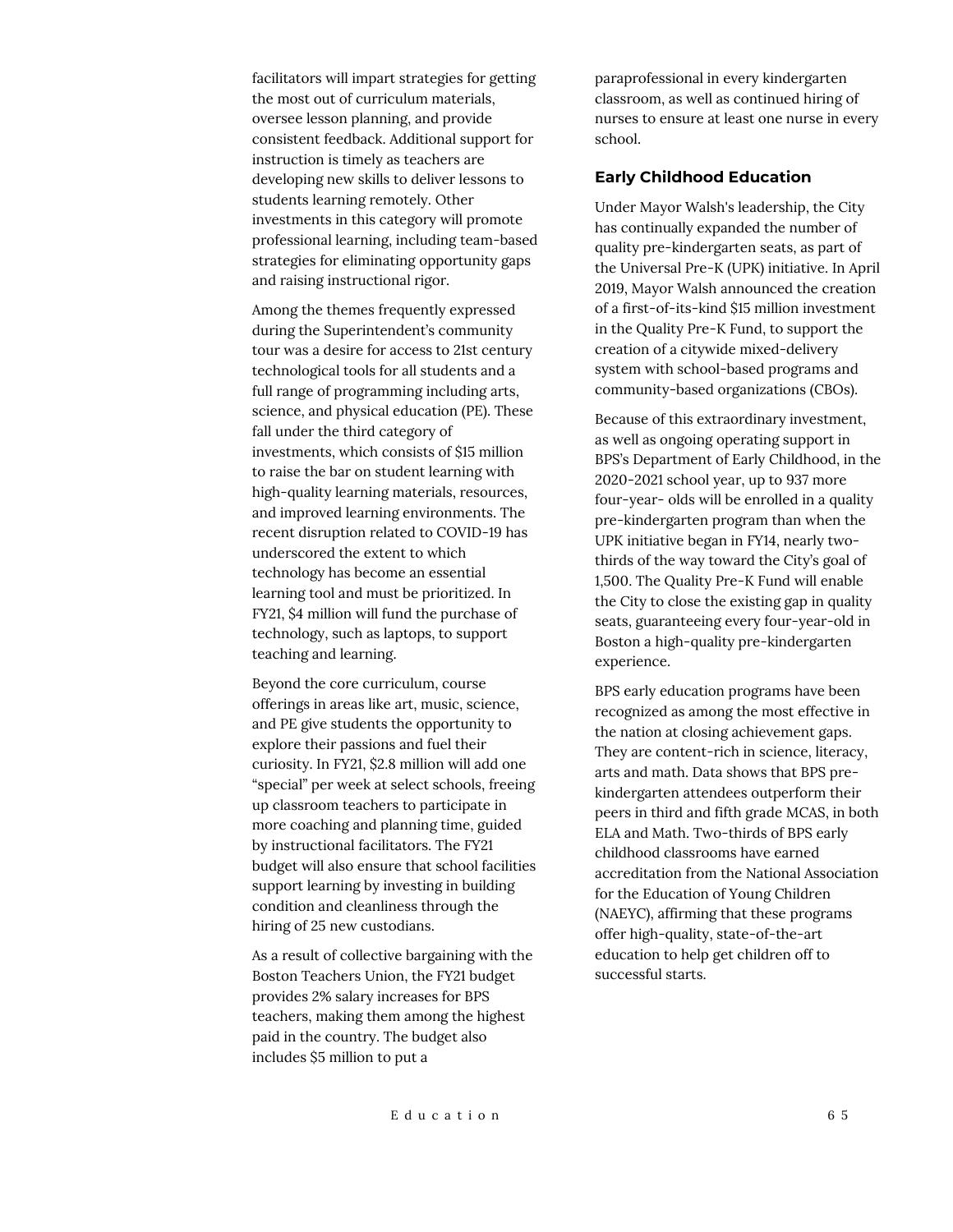## **Special Education**

The FY21 BPS budget makes significant investments in special education that will result in over 90 new school-budgeted special education teachers and paraprofessionals. The special education budget totals \$289.8 million in FY21, an increase of \$19.3 million or 7.1% from the FY20 appropriation. The special education budget accounts for approximately 23% of the total BPS budget and supports the over 11,000 students with disabilities, or 20% of the BPS student population.

The FY21 budget includes \$4.7 million in new funding to support students with autism through the Applied Behavior Analysis (ABA) program. 1 in 37.5 BPS students has autism as a primary disability, a higher rate than the national average, and the rate continues to grow. To meet increased need, BPS will add 20 new ABA specialists and 2 new ABA program directors, as well as ABA-licensed contractors to provide additional services. The FY21 budget also includes a significant increase in special education teachers as the district continues its inclusion rollout.

In addition to mainstream or substantially separate placements in the district, BPS is responsible for the educational services of approximately 463 special education students in out-of-district placements. BPS has seen an increase in the number of highneed students and DCF-involved students placed in group homes who require private placement. BPS is fully or partly responsible for paying for services for most of these students, at a total projected cost of \$41.5 million in FY21. Some of the costs for these services will be reimbursed by Circuit Breaker. Tuition rates are established by the Commonwealth of Massachusetts Rate Setting Commission.

BPS is also responsible for providing education services to students with IEPs in private placements. To better support these students, the FY21 budget continues to fund a proportionate share team responsible for conducting IEP meetings and evaluations.

## **Bilingual Education**

The Bilingual/Sheltered English Immersion budget totals \$99.9 million in FY21, an increase of \$3.7 million or 3.8% from the FY20 appropriation. Approximately onethird of BPS students have an ELL designation, and students in the district come from 139 different countries. In addition to baseline ELL funding, the FY21 budget includes \$1.8 million in supplemental support for students with limited or interrupted formal education (SLIFE).

## **BPS Enrollment**

Student enrollment is the foundation of the BPS budget. The preliminary stage of the budget process involves enrollment projections for each program, grade, and school, which are based on historic trends and current data. The projected enrollment at each school for the upcoming school year determines the allocation of resources at the school level through the weighted student funding formula. The FY21 budget development process continued the work done for FY19 to use data more rigorously and collaborate between school leaders and BPS Finance to develop accurate enrollment projections.

In FY21, the BPS projected budgeted enrollment is approximately 54,844. At the school level, BPS has seen some shifts in enrollment. BPS gives parents a voice in where their child attends schools, which causes shifts from year to year. The BPS School Committee has also supported school communities that have requested to expand grades in recent years, which has led to shifts in enrollment.

### **Weighted Student Funding**

Weighted Student Funding (WSF) ensures resource equity for all students no matter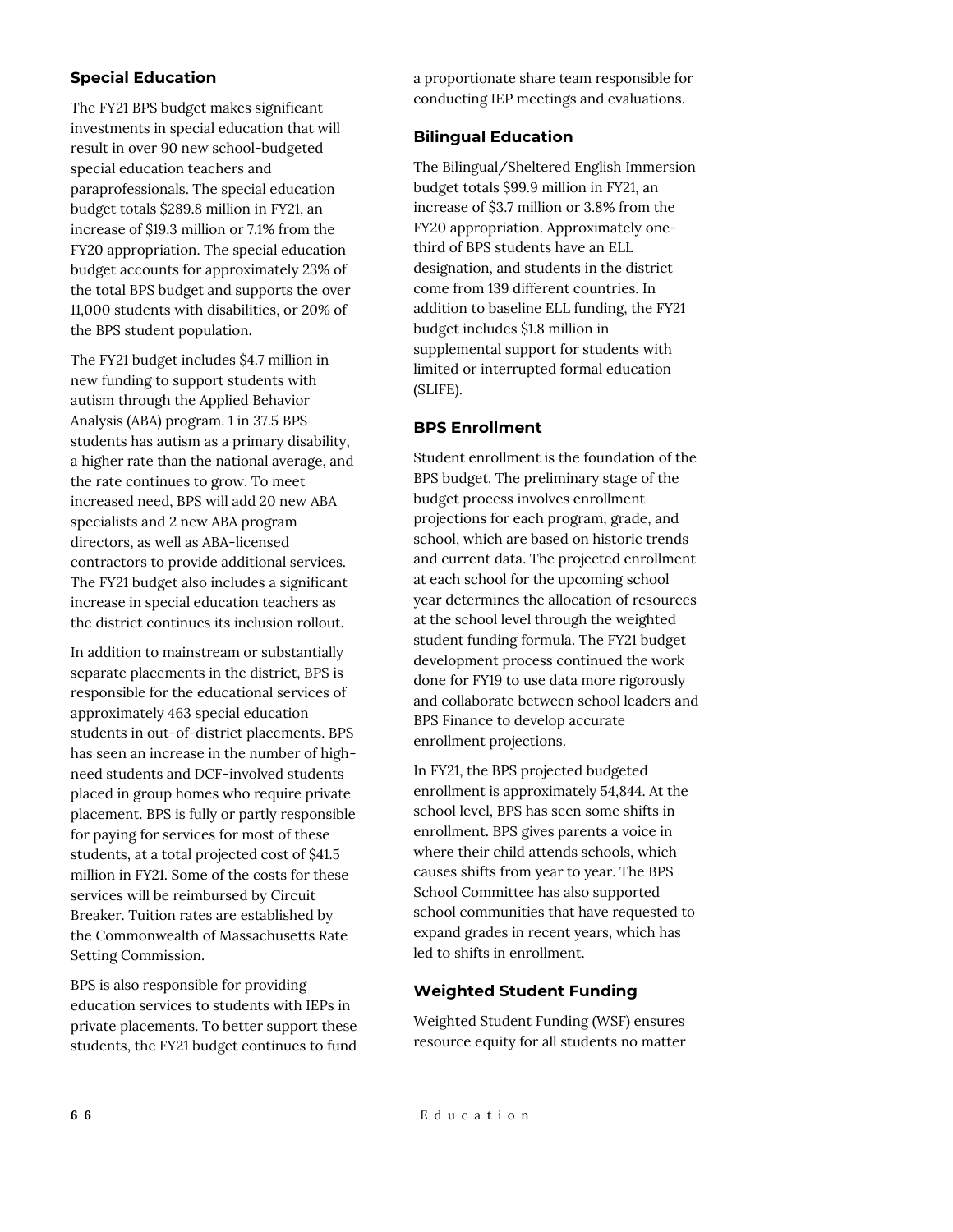the school they attend. The weighted student funding model creates a baseline per-student funding amount and then adjusts the amount depending on individual student need. For example, students whose family income is at or below the poverty level will receive additional funding in the formula. Other need-based weights include students with disabilities, English Language Learners (ELL), and vocational education students. A school's budget is calculated by adding the individual funding amounts for every student projected to attend that school in the fall. Additionally, each school also receives a foundation budget to support essential staff.

For FY21, the tenth year using the WSF formula, BPS continues to refine this needbased method of funding. Student-based allocation models are the standard for transparent and equitable school budgeting. Such models allow dollars to follow students, and those dollars are weighted based on student need. BPS's highest-need students receive more resources through the weighted student funding structure.

When enrollment declines at a school, the central office works closely with the school to appropriately adjust staffing. Particular care is made through this process to make classrooms full so that they are affordable to schools. There are safeguards in place to assist schools with declines in enrollment, such as sustainability allocations and soft landings, as well as other reserves that are used throughout the budgeting process.

The district increased WSF funding to \$559.3 million in FY21. WSF is only one component of schools' funding; total school funding will rise by \$53.4 million in FY21.

In FY21, BPS school budgets include a series of substantial new supports on top of WSF. The Foundation for Quality, which replaces sustainability funds, expands the definition of baseline services for schools, ensuring that all schools have a baseline amount of

funding above compliance. Schools in transition will receive additional targeted funding, including supports for K-6 transitions, new inclusion programs, strands undergoing redesign, and capacity maintenance for existing programs.

#### **The Opportunity Index**

FY21 is the third year that BPS will be using the Opportunity Index (OI) as part of WSF. The OI is an innovative tool that quantifies differences in experiences, opportunities, and need between students, allowing BPS to allocate resources more equitably. The OI is a composite index that incorporates a range of data representing factors that are outside of the schools' control, yet are predictive of students' academic outcomes. By rolling multiple measures into a single, more accessible metric ranging from 0.01 to 0.99, BPS is better equipped to direct resources and supports to the schools and students who need them most.

Since FY19, BPS has used OI for the allocation of two central sources of funding: School Support Funds, which support schools' academic priorities, and the Partnership Fund, which enables schools to partner with community nonprofit organizations. Funding is allocated based on student enrollment and level of need. In FY21, \$5 million in discretionary School Support Funds will be awarded to schools with an OI score greater than or equal to 0.35. Additionally, \$6 million from the Partnership Fund will be awarded to schools with an OI score greater than or equal to 0.56.

### **EXTERNAL FUNDS**

External funds are provided directly to BPS through formula grants (entitlements), competitive grants, reimbursement accounts, and other grants, primarily from state and federal sources. These external funds are critical to the success of the district, but have decreased to 10.6% of total funding in FY21 from 17% in FY12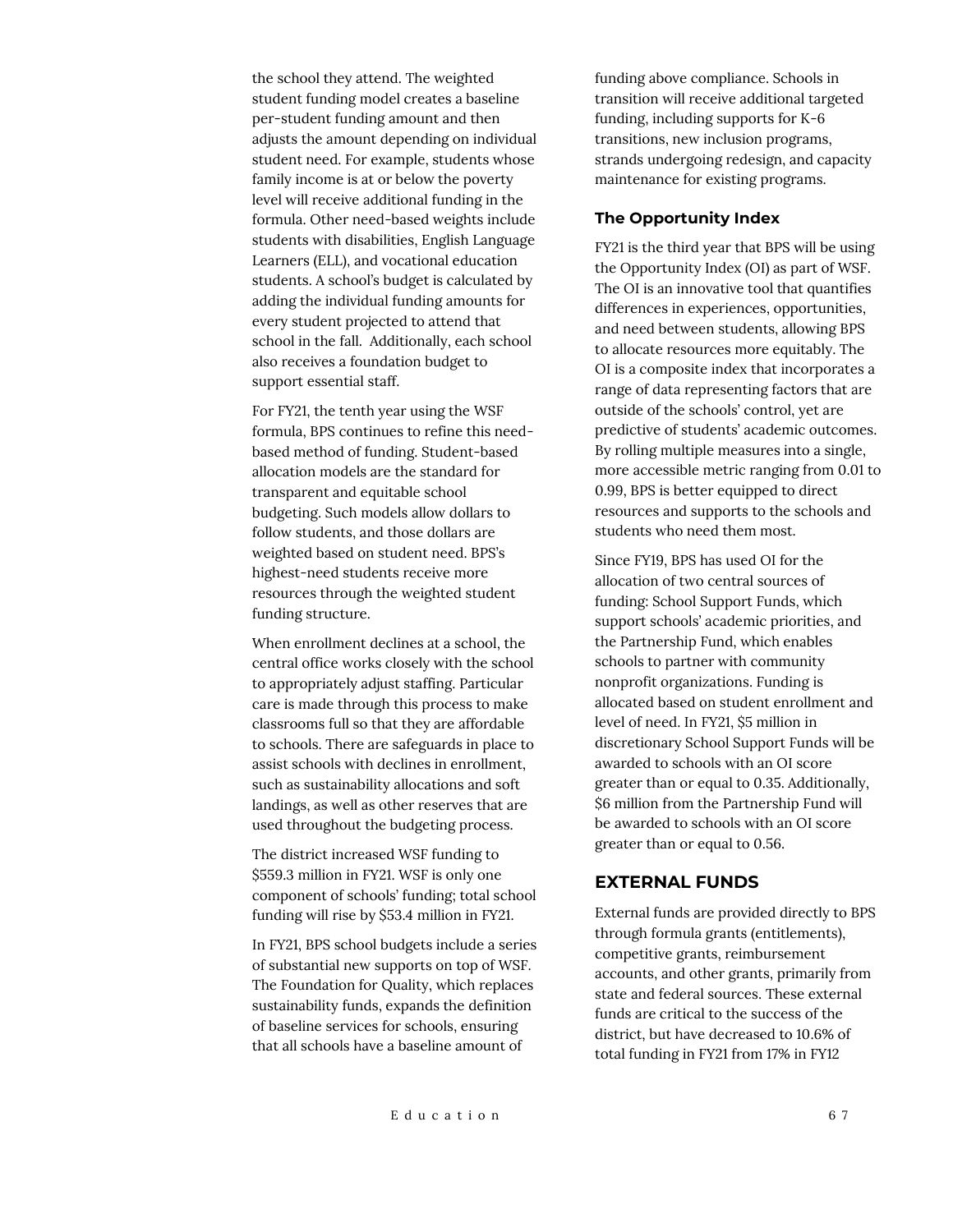(Figure 1). Decreased external funding was identified as a challenge to BPS's long-term financial stability in the Long-Term Financial Plan. In recent years, the BPS budget has relied on the increased City appropriation to help absorb these decreases.

One of the largest sources of federal revenue for BPS is the Title I entitlement grant. BPS will receive \$38.9 million in Title I revenue in FY21. The grant's purpose is to improve the academic achievement of disadvantaged students by ensuring that all students have an equal opportunity to obtain a high-quality education. The grant provides direct funds to schools with higher levels of poverty.



### *Figure 1 External Funds as % of Total Funds FY12-19 Actuals, FY20 Appropriation, FY21 Adopted*

BPS receives two external revenue sources to fund the district's comprehensive special education program. Through Circuit Breaker reimbursements, the Commonwealth shares the cost of educating students with disabilities once the cost to educate those students exceeds a threshold amount. BPS has budgeted approximately \$17.7 million in Circuit Breaker revenue in FY21. Additionally, funds provided through the federal Individuals with Disabilities Education Act (IDEA) grant enable the district to provide special education services in the least restrictive environment possible for children with disabilities ages three through twenty-one, and to provide early intervention services for children from birth through age two. BPS will receive \$17.5 million in IDEA funds in FY21.

## **School Improvement Grants**

BPS will receive \$512,000 in School Improvement Grants from the Commonwealth in FY21 to support the Dever and Ellis. This funding is provided to the lowest performing schools in BPS, also known as turnaround schools, to extend the instructional day, increase professional development, and provide other supports.

As School Improvement Grants end for each school as they exit turnaround, the district has shifted these activities to the operating budget to continue the work of turning around low-performing schools. The FY21 budget includes \$2.03 million in funding to transition the Channing, Grew, English, Brighton, Excel, and Madison Park schools, where previous School Improvement Grants have ended or funding is tapering.

# **PERFORMANCE**

BPS is committed to using data to improve school performance and provide the best education to students.

In 2018, BPS developed the Performance Meter, which was a critical step in establishing a performance management culture within the district. In FY21, BPS is replacing the Performance Meter with six anchor goals articulated in the Superintendent's strategic vision: eliminate opportunity and achievement gaps, accelerate learning, amplify all voices, expand opportunity, cultivate trust, and activate partnerships. Each goal is paired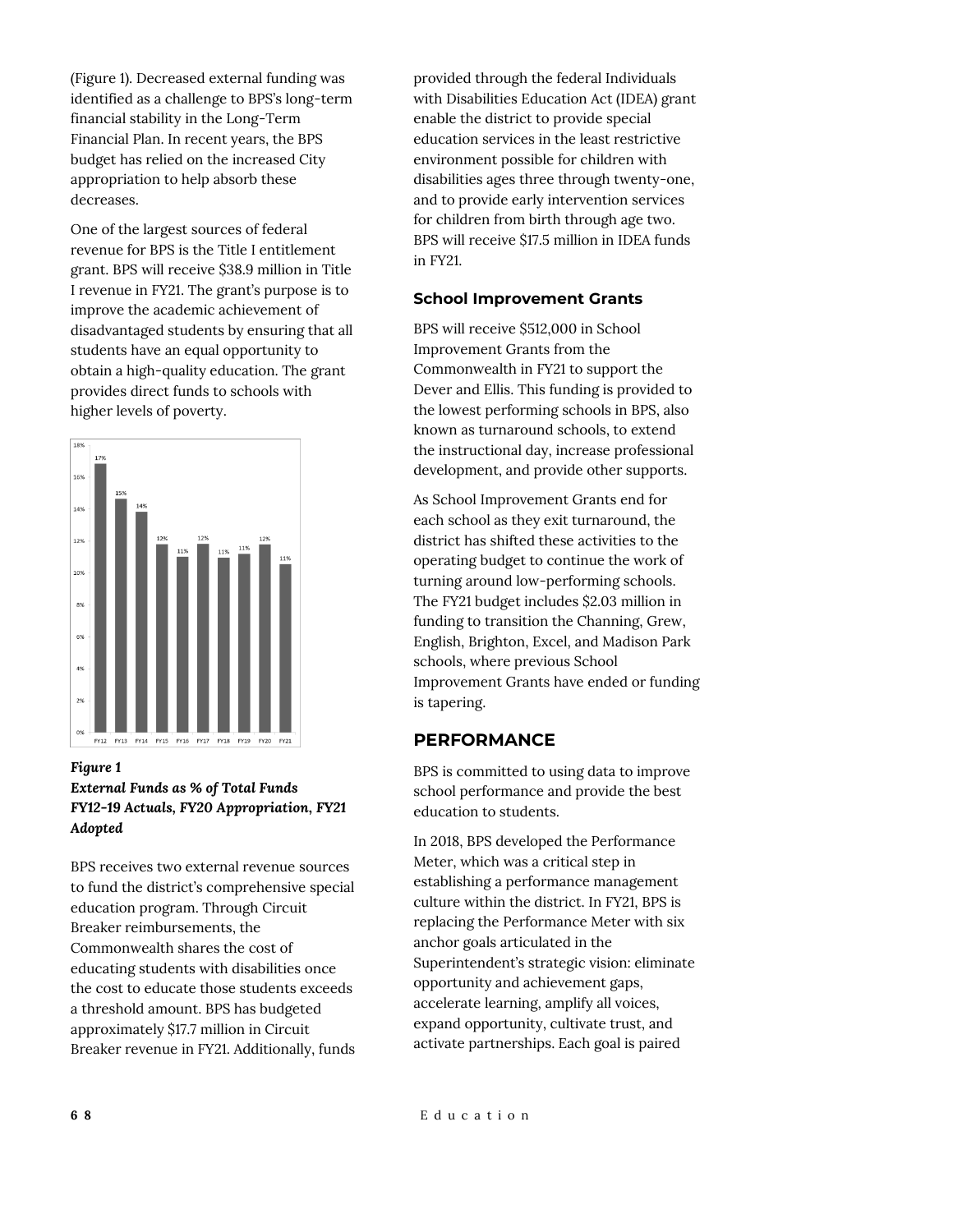with a series of aligned metrics to measure progress.

#### **Graduation Rates**

BPS has been evaluating its progress towards academic goals using measurable outcomes for several years. The district has seen positive gains in several performance metrics, including decreases in dropout rates.

The overall four-year graduation rate has increased by 19% over the past decade, from 61.4% in 2009 to 73.2% in 2019. In addition, the five-year graduation rate continues to climb.

In 2020, ten Boston high schools achieved graduation rates of 80% or above: the John D. O'Bryant School of Mathematics and Science, Boston Latin Academy, the Edward M. Kennedy Academy for Health Careers, Boston Latin School, New Mission High School, Fenway High School, Dearborn STEM Academy, TechBoston Academy, Boston Green Academy, and Boston Arts Academy.

#### **Dropout Rate**

The overall dropout rate for grades 9-12 in 2019 was 4.2%, a 22% decrease from the 2018 dropout rate of 5.4%. BPS has cut the dropout rate by 38% over the past ten years, with a decrease of 565 students dropping out annually over that period.

According to state guidelines, students in grades 6-12 are counted as dropouts if they leave school during the year for any reason other than transfer, graduation, death, or expulsion with an option to return.

#### **Accountability Results**

The Massachusetts Department of Elementary and Secondary Education (DESE) implemented a new accountability system in the fall of 2018, which determines schools' need for assistance or intervention based on a set of accountability indicators

including student growth, graduation rate, and chronic absenteeism.

In 2019, DESE singled out the Hale and Winship as schools of recognition. Fourteen schools were classified as meeting or exceeding targets, and thirty-five were classified as making substantial progress toward targets. 67% of schools improved relative to 2018 performance. BPS met English language arts, math, and science targets for all students in grades 3-8, and many schools showed strong progress against targets.

In March 2020, as the result of a district review by DESE, BPS and DESE entered into a partnership to improve the district's lowest performing schools, continue to address systemic barriers to equity across the school system, and support its most vulnerable students to achieve their highest educational potential.

As part of that partnership, BPS has committed to four priority initiatives: make improvements in BPS schools included among the lowest performing 10% of schools in the state; address instructional rigor, equitable access to advanced coursework, and chronic absenteeism at the high school level; improve educational services for students with disabilities; and improve on-time arrival of school buses. BPS has also committed to a long-term initiative to develop a plan for improving services to English learners and improve interpretation and translation services for limited English proficient parents and guardians.

The City will continue to work with state and community partners to make more improvements in our schools across the board.

#### **BUILDBPS**

In FY18, Mayor Walsh announced BuildBPS, a \$1 billion investment to modernize Boston's public school infrastructure. Through a dedication of City capital funds